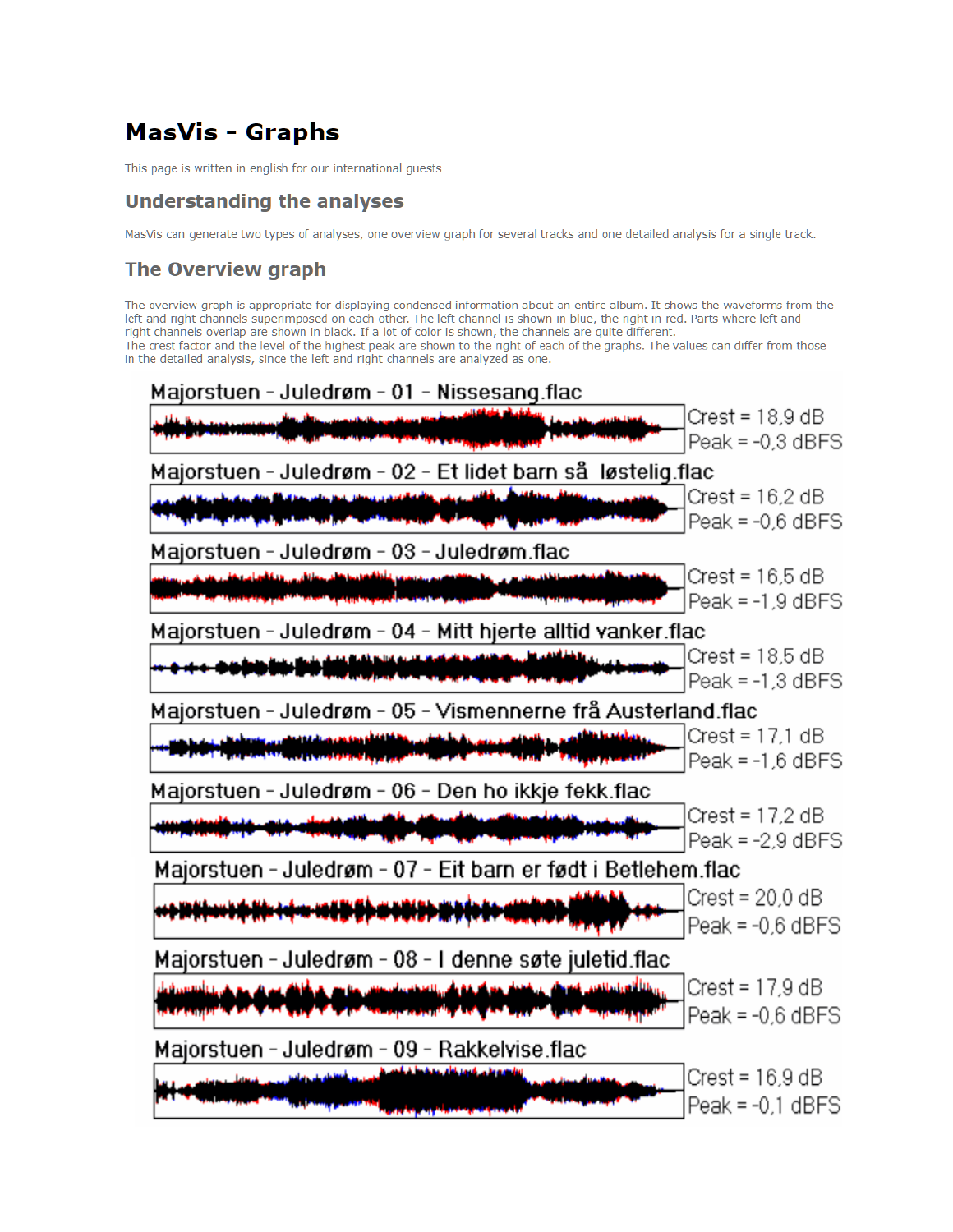

## The detailed analysis graph

The detailed analysis graph shows a deeper analysis of a single track. Each graph shows a different aspect of the track, as described below.

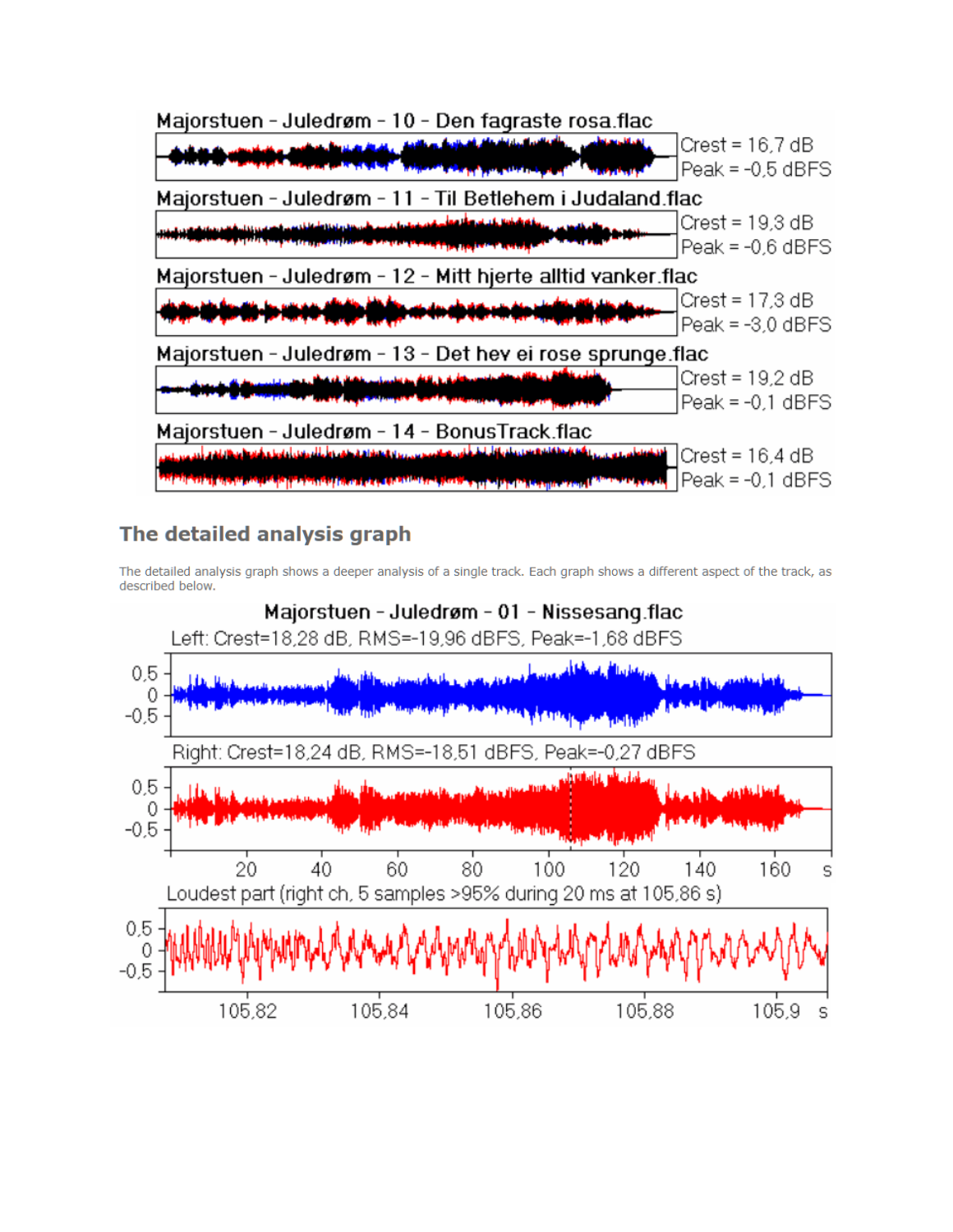

#### **Left and Right**

The top graphs show the waveforms of the left and right channels, quite like in the overview graph, but separately. The Crest factor, the RMS level, and the peak levels of the channels appear above the graphs.

#### **The loudest part**

In order to show how the strongest part of the track has survived the mastering processing, MasVis attempts to find a strong part of the track and zoom in on that part. Around the selected part, a window of 100 milliseconds is shown. Clipping and/or brickwall limitation is typically revealed here.

The part to show is not selectable by the user, in accordance with the idea that the MasVis graphs should appear the same regardless of who does the analysis. The selection is automatically made by MasVis in the following way:

- 1. Find the highest sample value in the soundfile
- 2. Apply a threshold of 95% of the highest sample value.
- 3. For every place that the signal exceeds the threshold, count how many samples that exceeds the threshold
- 4. Select the place where the highest number of samples exceeding the threshold occurs.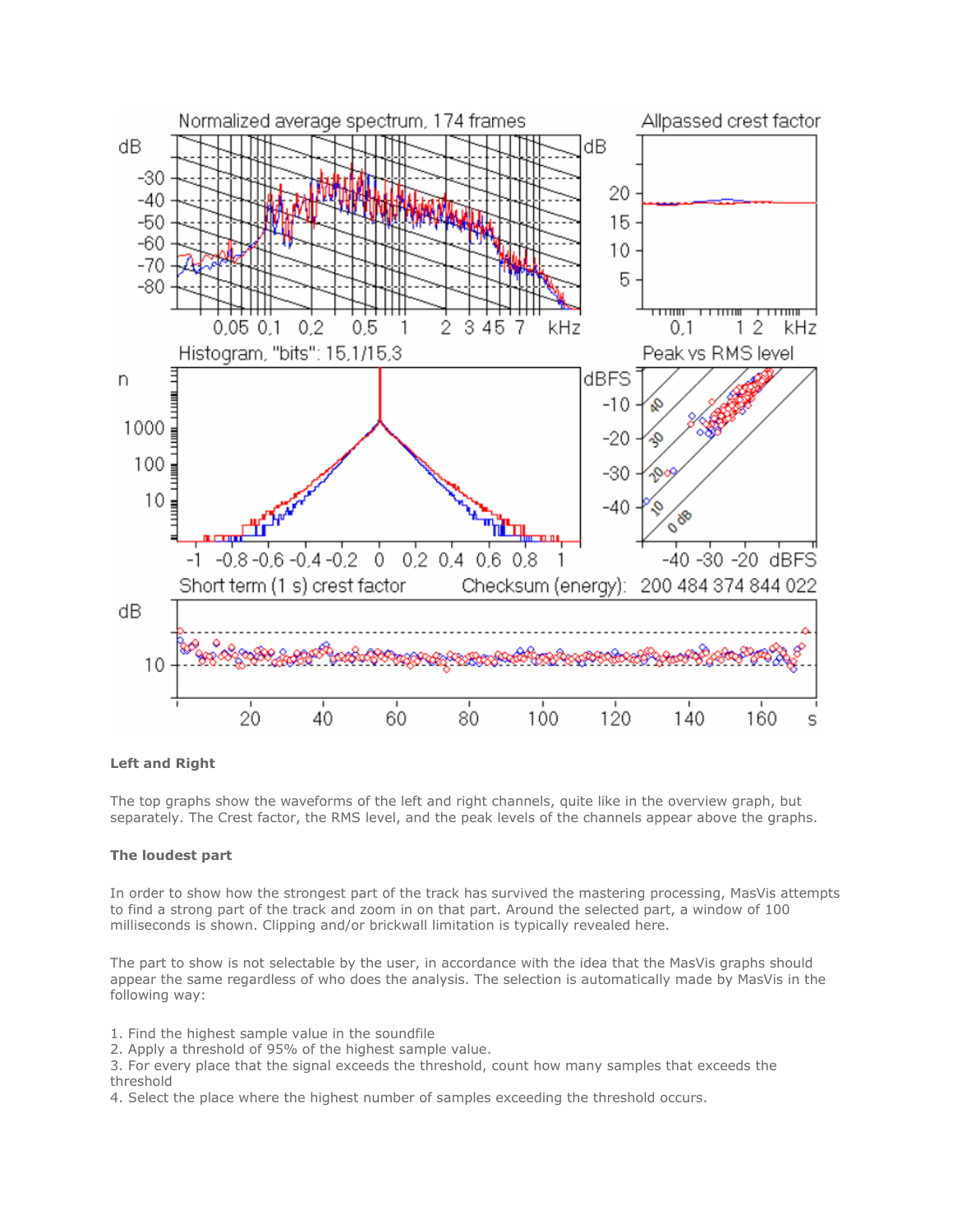The sample count for the selected part is displayed above the graph.

#### **Normalized average spectrum**

This graph shows the average spectrum of the signal. The graph is made by averaging 1-second Blackman windows of the signal. This graph can be used to identify timbral properties of the signal. The sloping solid lines drop by 6 dB/octave and can serve as a reference for the slope of the signal. "Natural sounds" (whatever that is) typically has a slope of around 6 dB/octave, so the slope of the solid lines provides a reference for judging the spectral content of the track.

Even though this graph does not differentiate between mastering processing and the rest of the production, including the instruments it is very useful for comparing different releases of the same album. "Remastered" versions of albums often come with various spectral changes, and these are revealed in the spectrum graph quite clearly when flipping between the two versions.

The spectrum graph is normalized, that is the RMS level of the signal does not affect the graph at all.

#### **Allpassed crest factor**

This graph probably is the most revealing graph in MasVis. It gives an estimate of how much the crest factor has been lowered by processing of the 2-channel master. In the graph, there are four curves, two red for the right channel, and two blue for the left channel. The dashed line shows the crest factor, ie the same information as above the waveform graphs. The solid line shows the crest factor of the signal after it has passed an allpass filter. This second crest factor is a rough, and typically underestimated value of how large the crest factor was prior to level maximation of the 2-channel master.

At first, it may seem impossible to make such an estimate, but experience shows that the method works. Of course it does not give an exact value of the original crest factor, but it is good enough to tell when the track has been subjected to destructive loudness maximation.

The difference between maximum in the solid line and the dashed line correlates quite well with the amount of crest factor loss that is a result of level maximation of the 2-channel mix.

Here is the method that MasVis uses to make the graph:

1. Draw a dashed line at the crest factor of the track.

2. Run the track through seven different first order allpass filters at 20, 60, 200, 600, 2000, 6000 and 20000 Hz

- 3. For each of the seven filtered signals, calculate a new crest factor value
- 4. Plot a solid line representing the crest factors of the seven signals as a function of filter frequency

#### **Histogram**

In 16 bit audio, such as on a CD, the waveform is represented by 16-bit numbers giving a range of -32768 to + 32767 for the sample values. Some values are more common than others. If for example the track is completely quiet, that is all sample values are 0, the sample value 0 becomes very common. If there is a weak sound, small sample values become common, and if the signal is extremey loud and clipped, the extreme sample values become common instead.

The histogram shows the number of samples for each sample value. That is, a track that contains complete silence will show a peak near 0, and a track that contains clipping will show peaks at the high and/or low end of the histogram.

It can be shown by statistical analysis that the sum of many signals with a reasonably constant amplitude over time will result in a "normal distribution". Such a distibution takes the shape of a parabola if the y axis is logarithmic (as in MasVis). If the signals do not have constant amplitudes, but amplitudes that vary over time, the shape becomes more lika a pyramid with more or less linear slopes.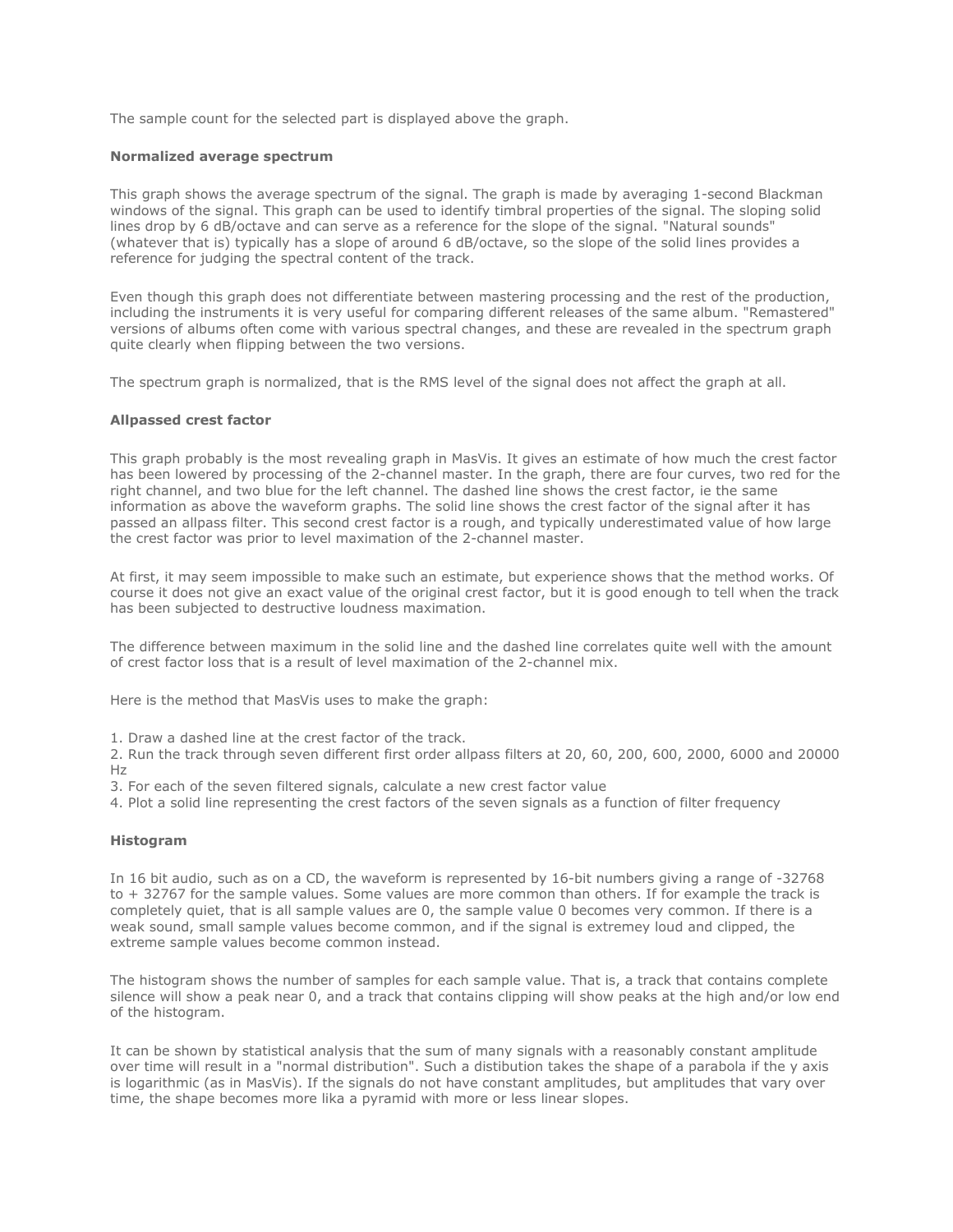However, the histogram of the sum of many uncorrelated signal never has abrupt endings. Such abrupt endings only occurs if the signals are correlated (which they almost never are), or if the 2-channel mix has been tampered with.

So, one can expect a histogram with smooth slopes for any mix of several signals, unless the 2-channel mix has been subjected to clipping or brickwall limitation. Thus the histogram is quite useful for revealing clipping and limitation.

The "bits" number above the histogram indicates how many of the 65536 levels that occurs at least once in the soundfile. If all 65536 sample levels occur in the soundfile, the number of bits is shown as 16,0. If only half of them is used, ie 32768 sample levels 15,0 is shown. In mathematical terms, the number that is shown is the 2-logarithm of the number of used sample levels. Somewhat counterintuitive, recordings that has been subjected to mastering processing typically come near to 16,0 "bits", whereas unprocessed recordings at full scale typically reach 14-15 "bits".

#### **Peak vs RMS level**

This graph is based on 1 second long frames of the signal, and each is represented by a circle in the diagram. For each frame, the RMS and peak levels are calculated, and a circle is plotted in the diagram. Since the peak and RMS levels also give the crest factor, the crest factor for each frame can also be read from the diagram.

This graph is useful for showing the dymamics of the track. If a signal is amplifier, the circles move up towards the right, since both the peak and the RMS levels increase by the same amount. When the circles reach the top, further RMS level increase is only possible if the crest factor is lowered.

Too many modern productions are very crowded in the upper right corner.

#### **Short term crest factor**

Each of the circles in the Peak vs RMS graph also appears in this graph. Here, the crest factor of the 1 second windows is displayed versus time. It is beneficial to compare this graph with the waveform graphs.

For natural, unprocessed sounds, the crest factor typically increases a bit when the sound is louder. Loud sound is typically associated with a richer spectrum and an increased number of sound sources, and both these factors increase the crest factor. However, if the 2-channel mix has been subjected to clipping or limitation, the crest factor typically is lowered when the sound becomes loud.

## **Glossary**

#### **Crest factor**

The crest factor is the ratio between the peak value and the RMS value during a frame. The crest factor is mostly expressed in decibels (dB), and if so it is the *difference* between the peak level (in dB) and the RMS level (also in dB). The crest factor is never negative. A sinusoid has a crest factor of 3 dB, and a square wave 0 dB.

#### **Spectrum**

A spectrum graph is the result of a Fourier transform (FFT) and shows how the energy in a signal is distributed across different frequencies.

#### **RMS and peak values**

The RMS (the root of the mean of the squares) value is proportional to the average power of a signal seen over some time. The peak value, on the other hand, is the maximum absolute value within that time period.